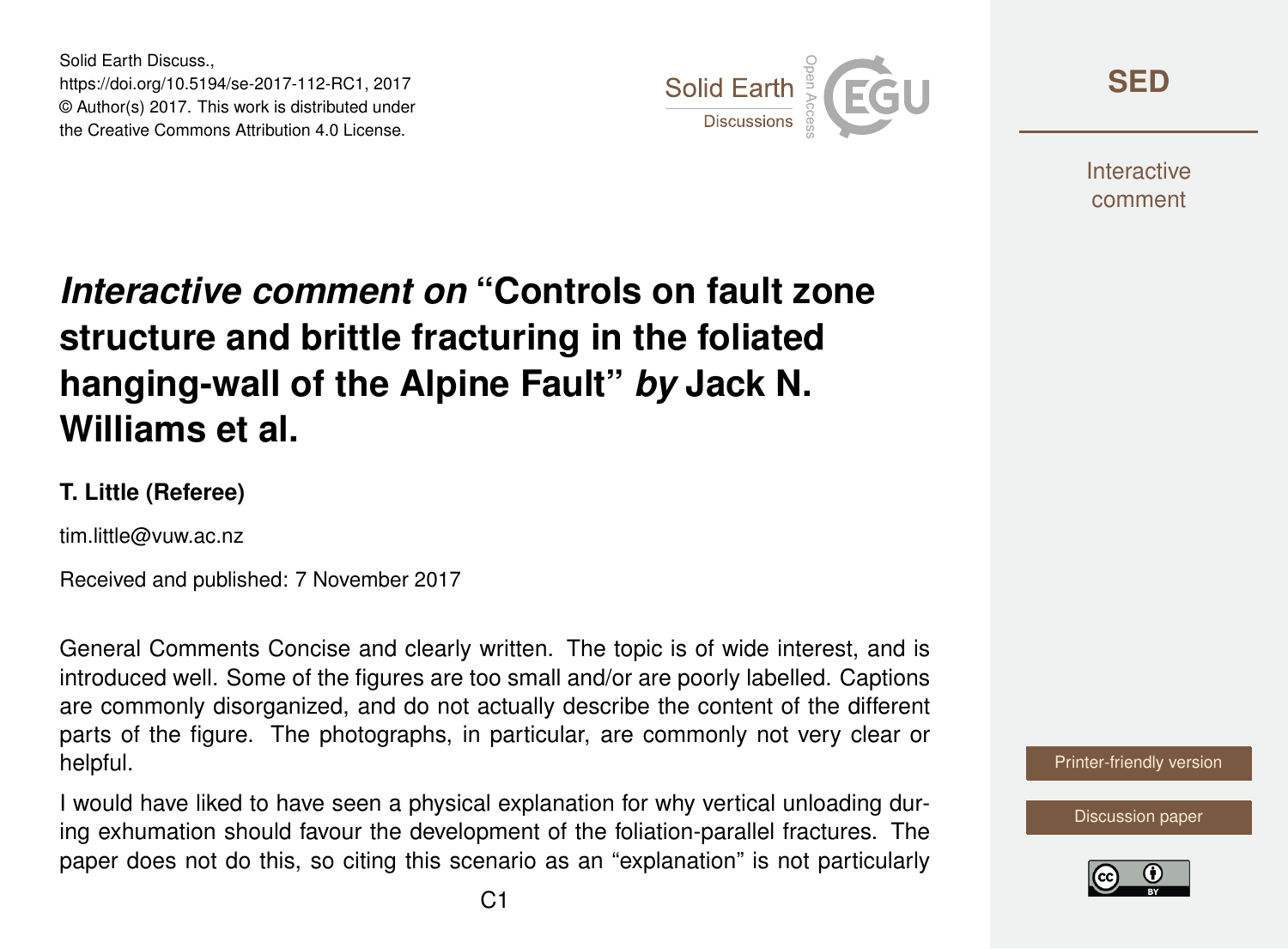convincing. Similarly, the explanation of "development of fault wedges" (where? how?) or dynamic earthquake stressing from below, as causes for variously oriented gouge filled fractures in the damage zone is not well enough discussed or supported, in my opinion.

**Abstract** 

Abstract is concise and clearly stated on the whole.

Line 21: Suggest "principal slip zones [of]" is moved ahead of "Alpine Fault" Line 38: suggest "rather than the footwall" is added to the end of this sentence.

Introduction

To the point and well stated.

Goals are clearly identified.

Line 69-70: brackets in brackets Line 74: add "s" to "Alpine fault"'

Tectonic Setting

Lines 95-100: Along-strike changes in slip rate are not what has led to the tri-partite division of the Alpine fault. This statement is quite misleading.

Line 108: replace "form" with "occur in spatial sequence towards the fault" After "(Figure 2)" start a new sentence. At the beginning of this, replace "which are" by "These".

Line 111: For clarity, insert a comma after "metabasitic mylonites". Also, the subsequent "or" should be replaced by "and"

Line 112. Start a new sentence at "reflect" [i.e., "These reflect.."]

Line 117: Insert "brittle overprint" after "This"

Line 122: "projection of outcrops" is unclear in meaning or logic, as written. "Measurements" of what? Why does a seemingly artificial projection process at the surface **[SED](https://www.solid-earth-discuss.net/)**

**Interactive** comment

[Printer-friendly version](https://www.solid-earth-discuss.net/se-2017-112/se-2017-112-RC1-print.pdf)

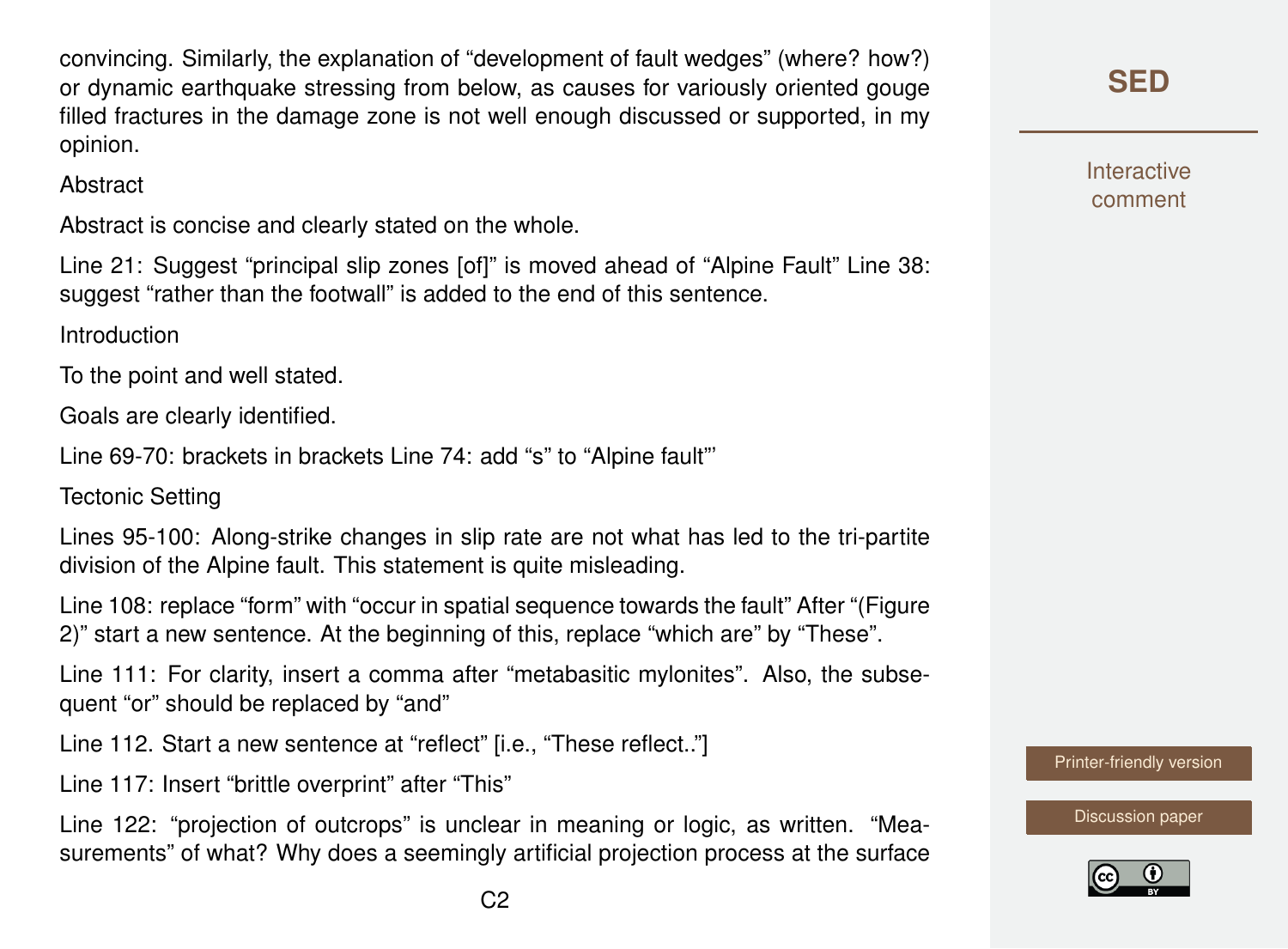require a planar zone at >4 km depth? What are the assumptions?

Line 125: I disagree that the AF necessarily has a dip of 45 degrees at >4 km, or that the data mentioned by the authors demonstrates this, and I note that the statement is not supported by any references.

Methodology In Section 3.1 need to start out by pointing out the known shallow dip of the fault at DFDP-1?

Line 140: If the DFDP-1 holes are up to 150 m deep, why was only 25 m of core investigated for this study? Explain.

Line 152. Insert comma after "Appendix A"

Line 156. "Distances" is vague. How measured, in what direction?

Line 160: They were measured not "collected"

Line 163: What uncertainties in the measured quantities (e.g., fracture density) are introduced by assuming a generic "thrust" fault dip of exactly 30◦ when the actual fault dip may be different than that?

Line 164: an extraneous comma.

Line 166: it is a method, not a "methodology". The "-ology" is a little pretentious, in my opinion.

Line 180: I disagree that Norris and Cooper (1995) demonstrated that the Alpine fault dips c. 45◦ below the Amythyst tunnel locality. Also, "circa" is a time term, not a spatial or angular term.

Line 181: See my statement above regarding line 163 and uncertainties tied to an assumed fault dip.

Lines 187-190: "intense fracturing" adjacent to "minor" faults is not measured, nor was it captured in the cores (due to their poor recovery). For the paper, only quite intact **Interactive** comment

[Printer-friendly version](https://www.solid-earth-discuss.net/se-2017-112/se-2017-112-RC1-print.pdf)

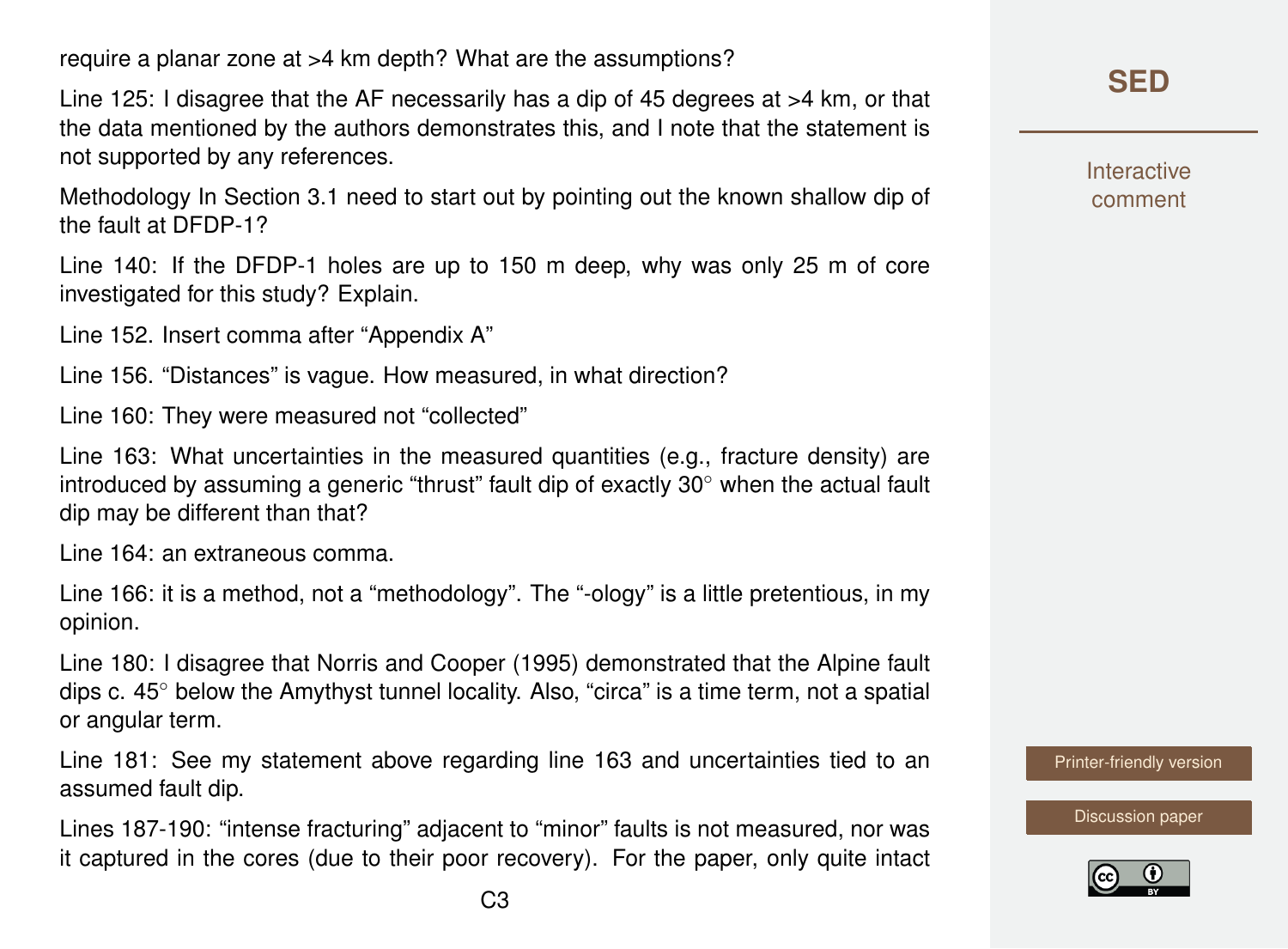cores (i.e., the least fractured intervals) were imaged by CT from which corresponding fracture densities were derived. How representative are these fracture density estimates likely to be? Are they maxima or minima?

Shouldn't this sampling bias be acknowledged and implications for using the results be mentioned?

Lines 198-200: This statement is only true if the top vs. bottom of each piece of core was marked as they came out of the ground. Please elaborate.

Line 199: What is the "known orientation," how was it measured, and what are the uncertainties in this assigned dip/ or dip direction?

**Results** 

Line 214: What are the criteria used to distinguish "fractures" from "foliations" in the BHTV? To what degree can one be confident that these criteria "work"? How about your comparison of the BHTV plots with the cores?

Line 217: What is meant by "type of fracture"? Vague and unclear. Do you mean "host rock type"?

Line 221: It would be good and appropriate here to site a statistical measure of fault attitude "clustering" rather simply stating qualitatively that one subset of the data is "more clustered" than the other. The plots are not very convincing on their own.

Line 251: Be exact. This is in the Alpine Schist.

Discussion Lines 269-274. Authors refer to the field-observed fractures at >160 m from fault as being "mostly open." Given they are observed at the face of an outcrop in a high rainfall setting, can one be sure that they do not have gouge in them at depth a short distance below the exposed ground surface? See your lines 258-259. Do you really know that they are open? In the Amethyst road tunnel, which is >160 m from the fault, many of the observed foliation-parallel fractures are gouge filled (personal **[SED](https://www.solid-earth-discuss.net/)**

Interactive comment

[Printer-friendly version](https://www.solid-earth-discuss.net/se-2017-112/se-2017-112-RC1-print.pdf)

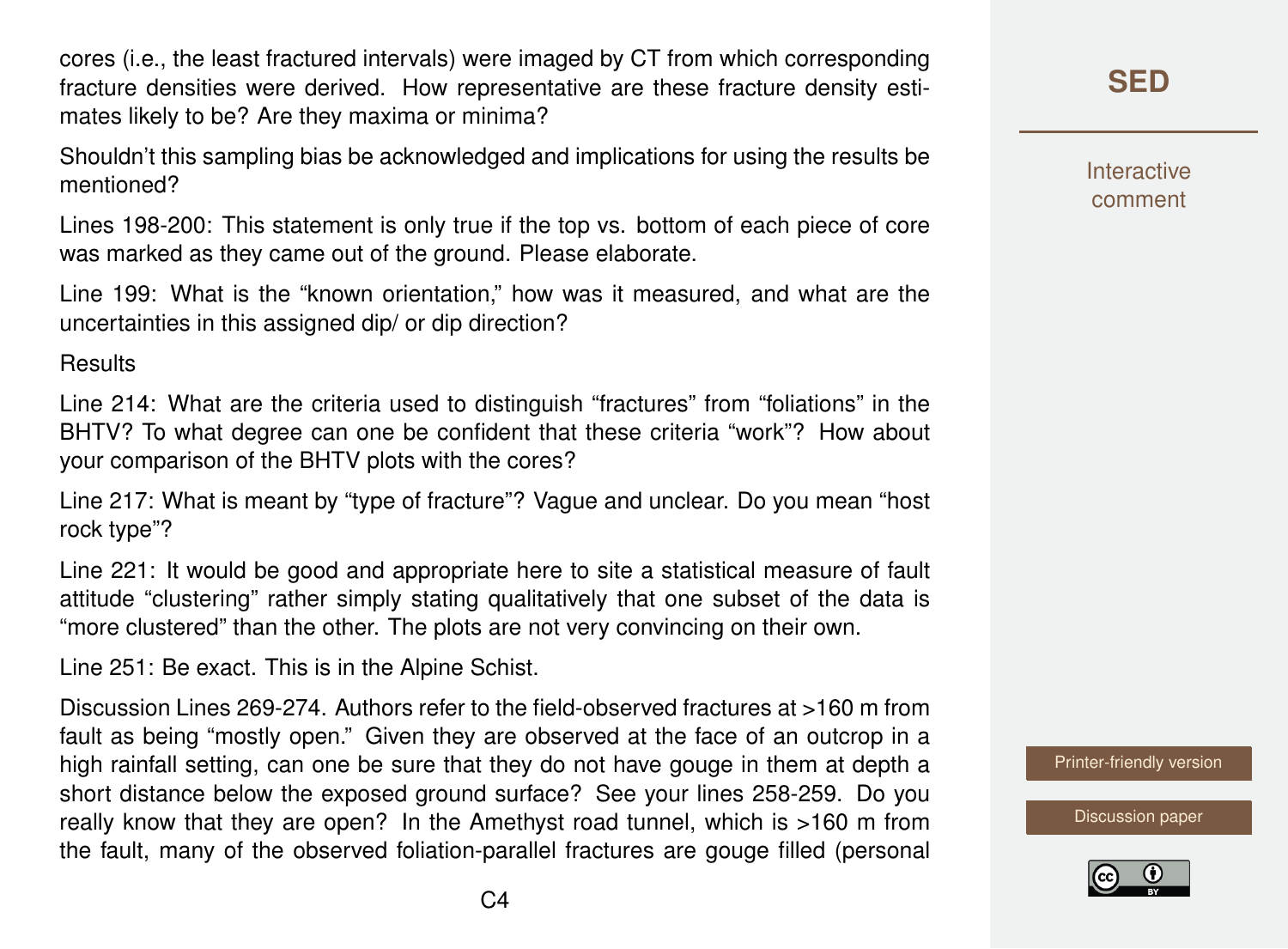observation).

Lines 306-307: I am unconvinced that the transect data has demonstrated a "confining pressure" cause/effect for foliation-parallel fracturing/or not. This is an interpretationâĂŤnot a fact.

Line 332: I have no idea what "broadly oriented" means.

Lines 321-322 and Line 331: These statements seem to contradict one another: The fracture density is spatially constantâ $\tilde{A}$ Tbut it isn't(?). Please clarify and be exact and consistent.

Line 336: "They are considered necessary" By whom? Why? This is weak and inexact language.

Line 348: I have no idea what an "intensive" fracture is.

Line 368: depends on your definition of "fault zone" As you point out, this is not an absolute or clearly defined quantity. And what do you mean by "total" fault zone width? Are there other measures of "partial" fault zone width?

Line 379: unclear what is meant by "this set"

Lines 390, 393, 394: more apparent self-contradictions: Is the distance <360 m or is it c. [sic] 500 m? This is VERY confusing. The role of gouge infilling/ or not in these descriptions is not well explained.

Line 397: "development of fault wedges" is a vague physical "explanation" for the occurrence for a spatial zone of gouge-filled fracturing. This interpretation has not been well explained or justified.

Fig. 1. I disagree that "all active onshore faults" are depicted in this figure. The heavy black line (road) is not labelled or explained, and it is shown far too bold, in my opinion. The road should not be the most conspicuous line feature on this map (but is), in fact it should probably not be shown at all. Why is the transport route even relevant? **Interactive** comment

[Printer-friendly version](https://www.solid-earth-discuss.net/se-2017-112/se-2017-112-RC1-print.pdf)

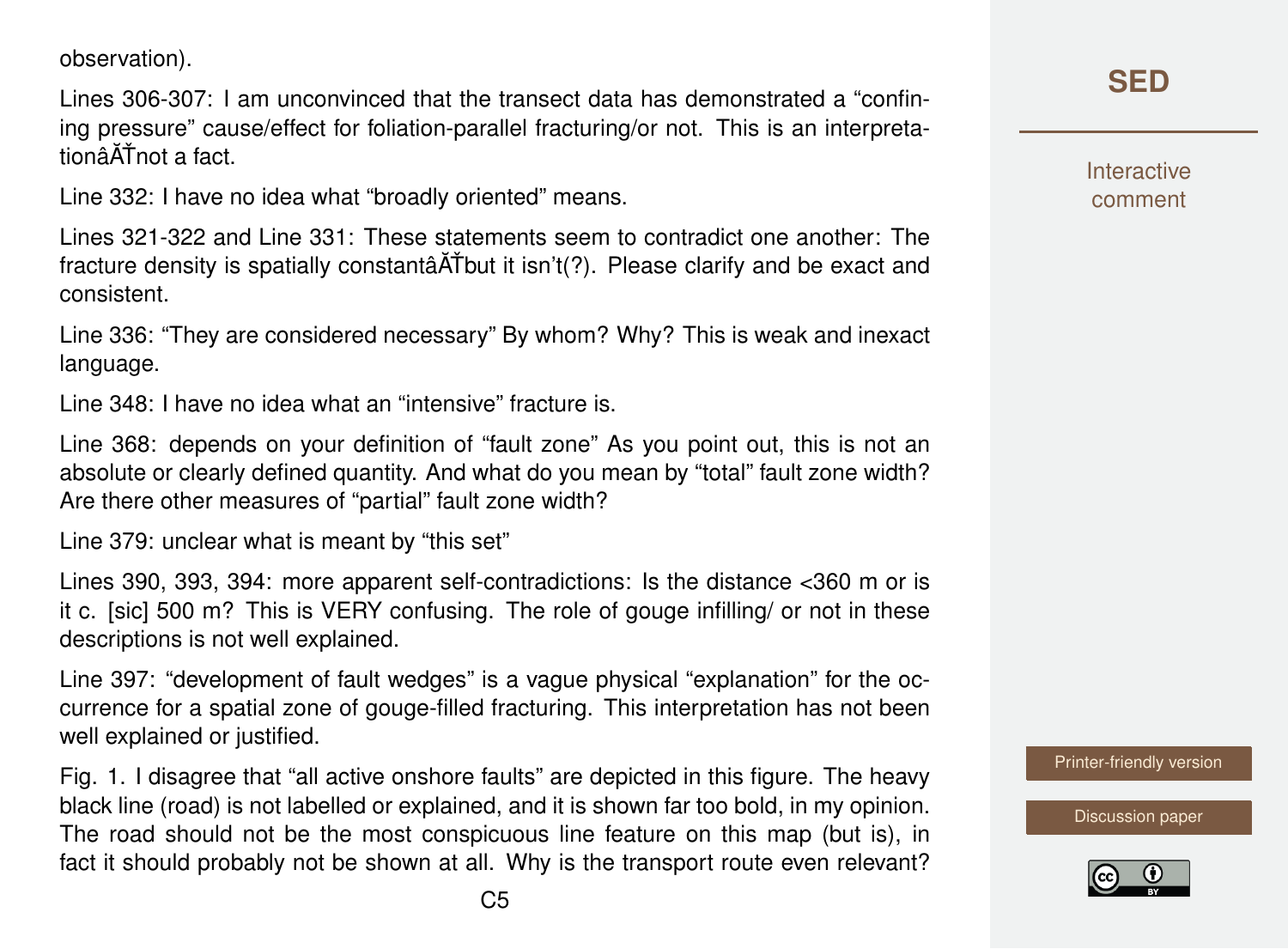Lettering/font in the key is too small to be legible.

Fig. 2. Location of image in part a) is not stated.

Fig. 5. Yellow symbols in c) are faint and hard to read. Same for purple symbols in d) and red symbols in a).

Symbols are illegibly tiny and the lettering in the key are too small.

Fig. 6. Where were the samples in a, b, and c collected? What intervals? OK I now see this is stated at the bottom of the caption (It makes more sense to cite the interval for parts a, b, c as part of the caption for parts, respectively. This is more efficient.

Caption for c should say "In this sample [of what rock type?], fractures show a preference to be aligned. . ."

Fig. 7. Pole symbols and lettering in b are too small.

Fig. 8. This caption is disorganized, inexact, and confusing. The photos are of limited use at the scale they are presented and they lack adequate labelling and discussion. What are the yellow arrows pointing to? The features in each photo should be labelled on the figure and sequentially and individually discussed and in the caption. What is the scale of  $q$ )? e) is almost unreadably muddy. The caption should identify what particular samples were chosen for the CT scans in the lower row of images (parts c, f, and i) and how these 3 chosen CT scans may relate to any of the other samples or field photos in this figure.

Fig. 9 "Coincident with lithological diversity" is inexact and physically nonsensical. How can something coincide with a "diversity" Do you mean a contact? I can't see any "gouge filled fractures" in part

Please also note the supplement to this comment: <https://www.solid-earth-discuss.net/se-2017-112/se-2017-112-RC1-supplement.pdf> Interactive comment

[Printer-friendly version](https://www.solid-earth-discuss.net/se-2017-112/se-2017-112-RC1-print.pdf)